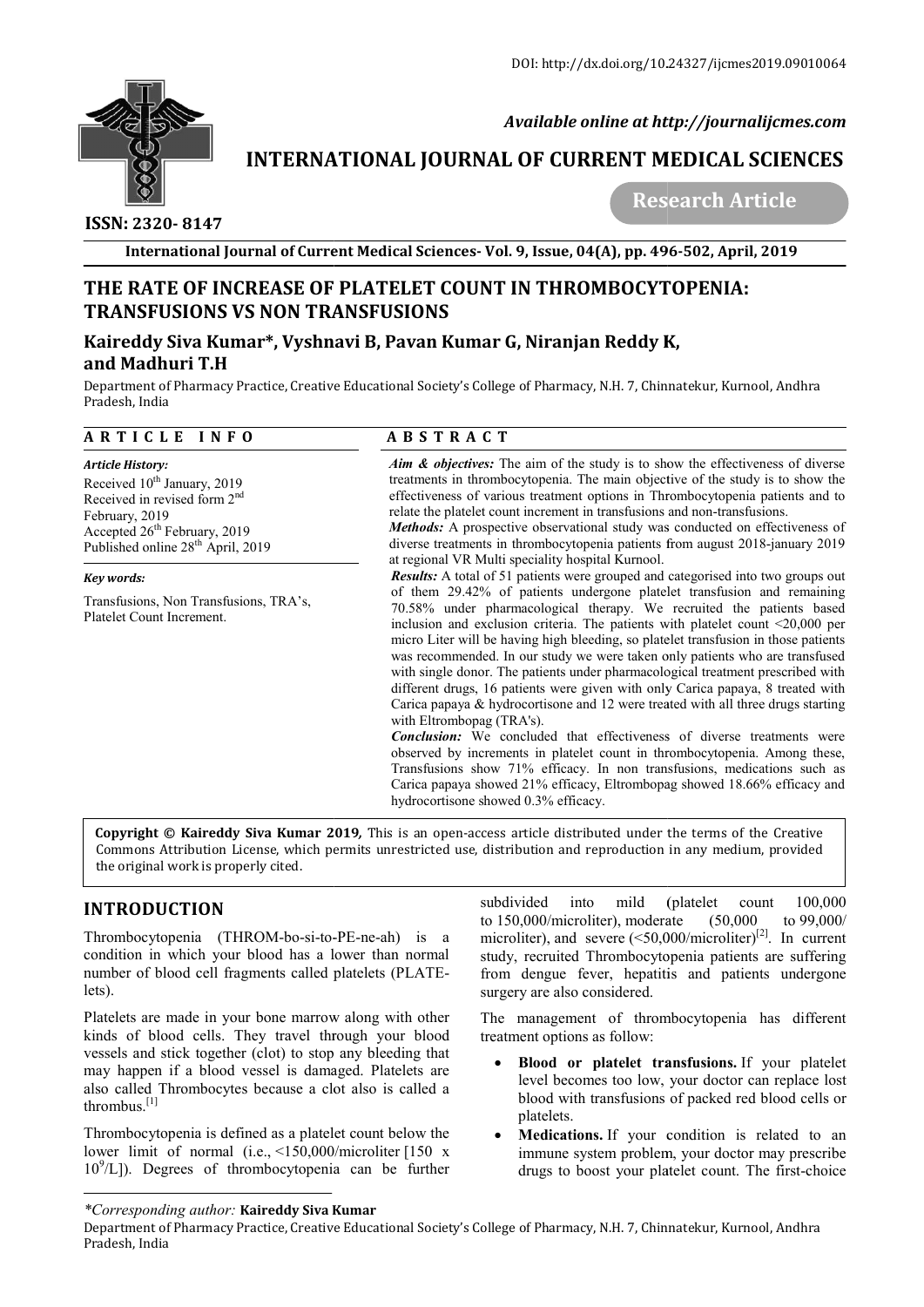drug may be a corticosteroid. If that doesn't work, he or she may try stronger medications to suppress your immune system.

 **Surgery.** If other treatment options don't help, your doctor may recommend surgery to remove your spleen (Spleenectomy)<sup>[3]</sup>.



In our study therapy starting with Carica papaya and hydrocortisone for mild thrombocytopenia patients, moderate thrombocytopenia was treated with Thrombopoetin receptor agonists (TRA's) and Platelet transfusion was recommended for patients with severe thrombocytopenia.

Eltrambopag was the preferred TRA in current study with dose of 50 mg once daily by oral route. Hydrocortisone was the preferred corticosteroid and Random donor platelet transfusion was done in patients with severe Thrombocytopenia.

## **RESEARCH METHODOLOGY**

**Study Design:** Prospective observational study. **Study Site / Place:** VR multi speciality hospital, Kurnool **Study Period:** 6 months (August – January) **Study Population:** 51 patients

Patient Enrollment: Patients were enrolled in the study based on inclusion and exclusion criteria.

## *Inclusion criteria*

- Patients with Thrombocytopenia
- Patients who are under the therapy with antibiotics and blood platelet transfusion.
- Ages to be considered >10 years.
- Either gender is considered.
- Collected Thrombocytopenia cases randomly

## *Exclusion criteria*

- Patients with history of platelet transfusion and severe bleeding(WHO grade 3 and 4)
- $\bullet$  Patients with age <10 years.
- Patients who were unconscious.
- Patients with Pseudo thrombocytopenia.

*Study Materials:* a specially designed

Annexure-I [Patient standard data collection form(I.P)]

## *Study procedure*

 Patients were recruited based on prospective observational study from VR multi speciality hospital, Kurnool.

 The patients were categorized male and female. Further the patients are classified according to their age

group. Then patients were categorized according to their gender.

- We have collected the cases irrespective of disease where thrombocytopenia is a condition
- Then the patients were classified according to transfusions and pharmacological therapy
- Various treatments are given in the patients which include carica papaya, corticosteroids and TRA's.
- Platelet transfusions were given when the platelet count was below 40,000cells/cumm and in conditions like abdominal cramps and bleeding.
- We had calculated the percentage of platelet increment by using the formula:
- (Final day platelet count initial platelet count / final day platelet count) x100.

## *Statistical Analysis*

The collected data was analysed and the information was tabulated as per study objective using Microsoft excel.

## **RESULTS**

In our study we screened 51 thrombocytopenia patients. Out of 51 patients 30(58%) were male and 21(42%) were female.

Among 51, fifteen patients were undergone platelet transfusion and 36 patients under pharmacological therapy (non- transfusions).

## *Types of Therapy*

In our study the Thrombocytopenic patients are differentiated into 2 groups, the first group receiving pharmacological therapy and the other group underwent Platelet Transfusion.

*Pharmacological group (non transfusion group) -* In our study we screened total 36 cases under non transfusions. Out of 36 patients, 23 were male and 13 were female.

Out of 36 patients, 12(33.3%) were found between the age group of 11-20, 9(25%) were in between 21-30, 6(16.6%) were in between 31-40, 2(5.5%) were in between 41-50, 4(11.1%) were in between 51-60, 1(2.7%) were in between 61-70, 1(2.7%) were in between 71-80, 1(2.7%) were in between 81-90.

Different classes of drugs given in thrombocytopenic patients, the first preferred was treating with carica leaf extract (carica papaya), later with hydrocortisone and Thromboietin receptor agonists (Eltombopag) was preferred to patients having very low platelet count.

In our study 36 patients were under pharmacological treatment with different drugs among them 16 patients were given with only Carica papaya, 8 patients were treated with Carica papaya + hydrocortisone, and 12 were treated with all the three drugs starting with Carica papaya, hydrocortisone and Eltrombopag (TRA).

Following pie chart indicates the patients under treatment with different classes of drugs: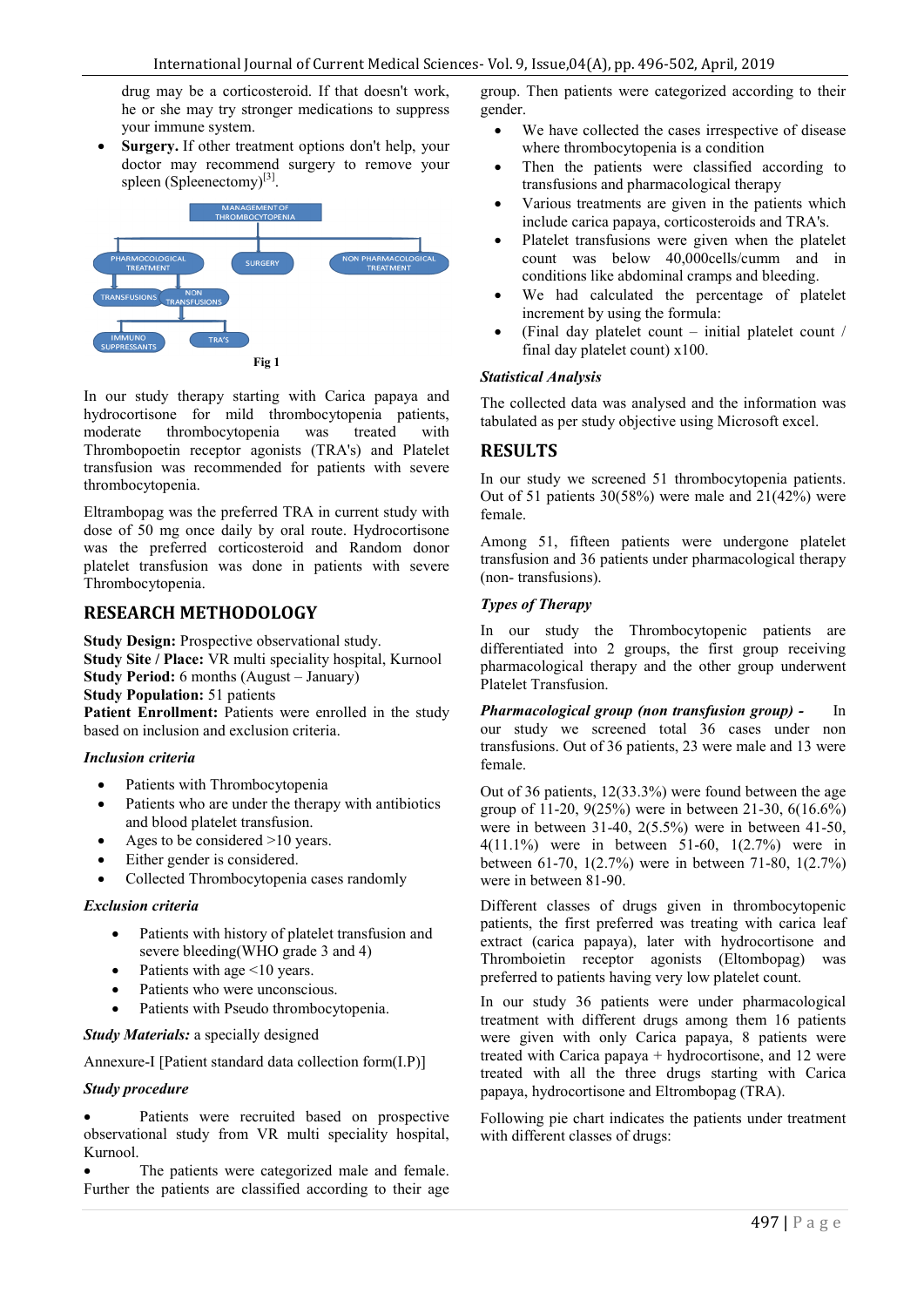#### Patients under pharmacological treatment



*Patients with Carica papaya*

The following table indicates the amount of platelet count increment and the percentage of increased platelet count for four days in patients who were under treatment with Carica papaya. Among 16 patients, the platelet count increment was seen in 14 patients, but in two patients platelet count was not improved.

The amount of platelet count improvement was obtained by taking difference between final day platelet count i.e., Day- 4 and initial platelet count. The percentage of increased platelet count was calculated by following formula:

 $=$  (Final day platelet count – initial platelet count / final day platelet count)\*100

## *Patients with Carica papaya + Hydrocortisone*

The following table shows the percentage of increased platelet count of patients who were under treatment with Carica papaya + hydrocortisone. Among 8 patients, the platelet count was improved but in 2 patients, platelet count said to be declined.

#### *Patients with Eltrombopag*

The patients who were not responding to Carica papaya and Hydrocortisone treatment, they were given along with Thrombopoietin receptor agonist, eg: Eltrombopag. The combination of immunosupressants with Thrombopoietin receptor agonists given to the 12 patients, among them most of the patients platelet count was improved, but few of them where shown non respond to the treatment when it was taken for 4 days. The following table shows the percentage of increased platelet count for four days.

#### *Transfusion group*

The patients who are disease severity found to be having very low platelet count and also not responding to the pharmacological treatment, should be treated by transferring of platelets.

|                | <b>Patients with Carica papaya</b> |          |          |          |          |                                 |                                                             |  |  |  |
|----------------|------------------------------------|----------|----------|----------|----------|---------------------------------|-------------------------------------------------------------|--|--|--|
| S. no          | Initial<br>platelet count          | Day-1    | $Day-2$  | $Day-3$  | Day-4    | <b>Amount of</b><br>improvement | Percentage of<br>platelet count increased platelet<br>count |  |  |  |
| 1              | 1,11,000                           | 1,25,000 | 88,000   | 92,000   | 1,01,000 | $-10,000$                       | $-9\%$                                                      |  |  |  |
| 2              | 82,000                             | 65,000   | 59,000   | 86,000   | 1,07,000 | 25,000                          | 23.36%                                                      |  |  |  |
| 3              | 72,000                             | 45,000   | 30,000   | 65,000   | 85,000   | 13,000                          | 15.29%                                                      |  |  |  |
| $\overline{4}$ | 1,35,000                           | 1,23,000 | 1,26,000 | 1,75,000 | 2,07,000 | 72,000                          | 34.78%                                                      |  |  |  |
| 5              | 92,000                             | 90,000   | 1,21,000 | 1,40,000 |          | 48,000                          | 34.28%                                                      |  |  |  |
| 6              | 75,000                             | 77,000   | 92,000   | 1,21,000 |          | 46,000                          | 38.01%                                                      |  |  |  |
| 7              | 1,10,000                           | 1,48,000 | 1,51,000 |          |          | 41,000                          | 27.15%                                                      |  |  |  |
| 8              | 75,000                             | 89,000   | 1,01,000 |          |          | 26,000                          | 25.74%                                                      |  |  |  |
| 9              | 94,000                             | 69,000   | 82,000   | 99,000   | 1,30,000 | 36,000                          | 27.69%                                                      |  |  |  |
| 10             | 1,31,000                           | 90,000   | 1,43,000 |          |          | 12,000                          | 8.39%                                                       |  |  |  |
| 11             | 1,33,000                           | 1,24,000 | 1,23,000 |          |          | $-10,000$                       | $-8.13%$                                                    |  |  |  |
| 12             | 1,05,000                           | 1,06,000 | 1,25,000 | 1,35,000 |          | 30,000                          | 22.22%                                                      |  |  |  |
| 13             | 1,34,000                           | 1,53,000 |          |          |          | 19,000                          | 12.41%                                                      |  |  |  |
| 14             | 1,22,000                           | 1,19,000 | 1,45,000 |          |          | 23,000                          | 15.86%                                                      |  |  |  |
| 15             | 1,37,000                           | 1,45,000 | 1,53,000 |          |          | 16,000                          | 10.45%                                                      |  |  |  |
| 16             | 80,000                             | 89,000   | 83,000   | 92,000   | 1,45,000 | 65,000                          | 44.82%                                                      |  |  |  |
|                |                                    |          | Average  |          |          | 28,250                          | 21%                                                         |  |  |  |

**Table 1**

**Table 2**

|     |                           |          | <b>Patients With Carica + Hydrocortisone</b> |                  |          | <b>Amount of</b>              | Percentage of               |
|-----|---------------------------|----------|----------------------------------------------|------------------|----------|-------------------------------|-----------------------------|
| SNo | Initial platelet<br>count | Day-1    | $\bf{D}$ av-2                                | $\mathbf{Dav-3}$ | Day-4    | platelet count<br>improvement | increased<br>platelet count |
|     | 1.30.000                  | 1,07,000 |                                              |                  |          | $-23.000$                     | $-21.49%$                   |
|     | 1.13.000                  | 77.000   | 83,000                                       | 1.16.000         | 1,23,000 | 10,000                        | 8.13%                       |
|     | 98000                     | 76,000   | 82,000                                       | 1,03,000         |          | 5,000                         | 4.85%                       |
| 4   | 1,86,000                  | 1,44,000 | 81,000                                       | 1,34,000         |          | $-52,000$                     | $-38.80\%$                  |
|     | 1,36,000                  | 1,31,000 | 1,37,000                                     |                  |          | 1,000                         | 0.72%                       |
| 6   | 1,42,000                  | 1,32,000 | 1,58,000                                     | 1,56,000         |          | 14,000                        | 8.97%                       |
|     | 67,000                    | 72000    | 79000                                        | 85000            |          | 18,000                        | 21.17%                      |
| 8   | 1,38,000                  | 1,70,000 |                                              |                  |          | 32,000                        | 18.82%                      |
|     |                           |          | Average                                      |                  |          | 625                           | $0.30\%$                    |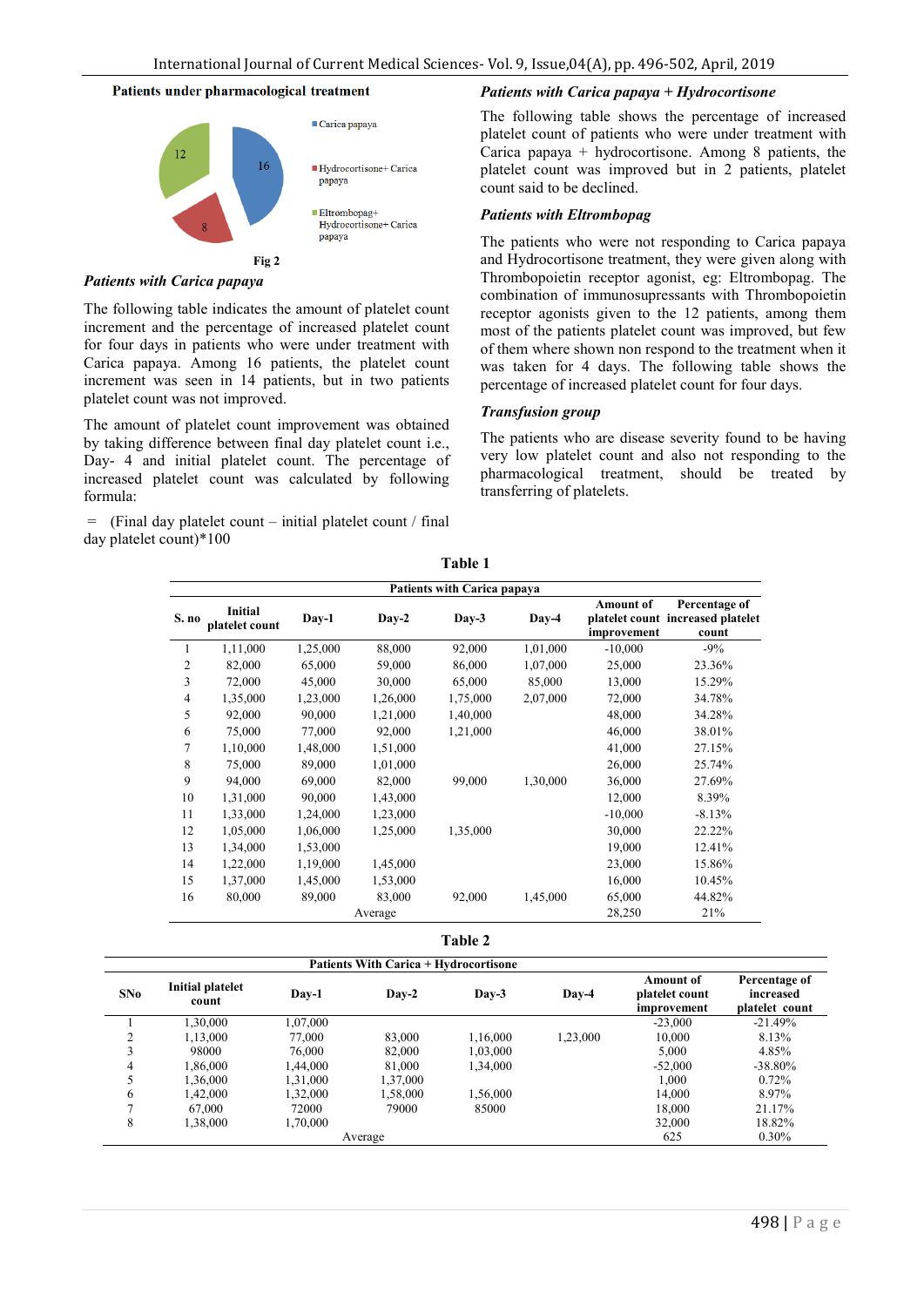The patients with platelet count <20,000/ microL will be having high risk of bleeding, the platelet transfusion in those patients was recommended. The prophylactic platelet transfusion was not recommended in low risk patients. The patients with low platelet count (<10,000/ microL) having high risk of bleeding and patients with platelet count <20,000/microL having moderate risk of bleeding were recommended for therapeutic platelet transfusion.

The platelet transfusions are mainly 2 types Single Donor Platelet transfusion and Random Donor Platelet transfusion. In our study we are taken only patients who are transfused with Single Donor.

Out of 51 patients 15 patients were found to be transfused with Single donor platelet transfusion. Out of 15 patients 7 are male and 8 are female.

count increment for four days of patients who were undergone platelet transfusion was shown in following table. The percentage of increased platelet count was calculated.

The above table shows the amount of platelet increment and percentage of increased platelet count. The platelet increment was found to be increased in all patients when it was calculated for four days. The post transfusion platelet increment for 24 hrs was found to be 25,000 to 40,000/ microL.

The following graph shows the percentage of platelet count increment in various treatments of Thrombocytopenia patients.

|                |                                  |         | <b>ELTROMBOPAG</b> |         |          |                                                   |                                              |
|----------------|----------------------------------|---------|--------------------|---------|----------|---------------------------------------------------|----------------------------------------------|
| S.NO           | <b>Initial platelet</b><br>count | $DAY-1$ | $DAY-2$            | $DAY-3$ | $DAY-4$  | <b>Amount of</b><br>platelet count<br>improvement | Percentage of<br>increased platelet<br>count |
|                | 85,000                           | 69,000  | 58,000             | 77,000  | 98000    | 13,000                                            | 13.26%                                       |
| $\overline{c}$ | 93,000                           | 71,000  | 61,000             | 75000   | 88000    | $-5,000$                                          | $-5.68%$                                     |
| 3              | 48,000                           | 36,000  | 32,000             | 34,000  | 62,000   | 14,000                                            | 22.58%                                       |
| 4              | 1,29,000                         | 82,000  | 51,000             | 92,000  | 1,35,000 | 6,000                                             | 4.44%                                        |
| 5              | 66,000                           | 54,000  | 52,000             | 70,000  | 99,000   | 33,000                                            | 9.09%                                        |
| 6              | 62,000                           | 26,000  | 24,000             | 54,000  | 92,000   | 30,000                                            | 32.60%                                       |
| 7              | 35,000                           | 38,000  | 62,000             | 87,000  |          | 52,000                                            | 59.77%                                       |
| 8              | 69,000                           | 37,000  | 42,000             | 54,000  | 79,000   | 10,000                                            | 12.65%                                       |
| 9              | 48,000                           | 25,000  | 30,000             | 29,000  | 49,000   | 1,000                                             | 2.04%                                        |
| 10             | 98,000                           | 92,000  | 49,000             | 65000   | 89,000   | $-9,000$                                          | $-10.11%$                                    |
| 11             | 56,000                           | 43,000  | 1,15,000           |         |          | 59,000                                            | 51.30%                                       |
| 12             | 51,000                           | 31,000  | 55,000             | 75,000  |          | 24,000                                            | 32%                                          |
|                |                                  |         | Average            |         |          | 19,000                                            | 18.66%                                       |

| anie |  |
|------|--|
|------|--|

|                |                      |        |                           | Table 4                   |               |                   |                             |
|----------------|----------------------|--------|---------------------------|---------------------------|---------------|-------------------|-----------------------------|
| S. No          | <b>Initial count</b> |        | <b>After transfusions</b> | <b>Amount of platelet</b> | Percentage of |                   |                             |
|                |                      | Day 1  | Day 2                     | Day 3                     | Day 4         | count improvement | increased<br>platelet count |
|                | 18,000               | 35,000 | 83000                     | 1,01,000                  | 1,12,000      | 94,000            | 83.92%                      |
| $\overline{2}$ | 17,000               | 20,000 | 22,000                    | 72,000                    |               | 55,000            | 76.38%                      |
| 3              | 24,000               | 38,000 | 42,000                    | 79,000                    |               | 55,000            | 69.62%                      |
| 4              | 11,000               | 21,000 | 34,000                    | 56,000                    |               | 45,000            | 80.35%                      |
| 5              | 24,000               | 93,000 | 1,39,000                  | 2,65,000                  | 3,68,000      | 3,44,000          | 93.47%                      |
| 6              | 25,000               | 45,000 | 34,000                    | 21,000                    | 41,000        | 16,000            | 39.02%                      |
| 7              | 18,000               | 37,000 | 32,000                    | 36,000                    | 41,000        | 23,000            | 56.09%                      |
| 8              | 25,000               | 32,000 | 45,000                    |                           |               | 20,000            | 44.44%                      |
| 9              | 12,000               | 35,000 | 70,000                    | 96,000                    |               | 84,000            | 87.5%                       |
| 10             | 39,000               | 56,000 | 51,000                    | 52,000                    | 57,000        | 18,000            | 31.57%                      |
| 11             | 13,000               | 55,000 | 90,000                    |                           |               | 77,000            | 85.55%                      |
| 12             | 30,000               | 18,000 | 33,000                    | 52,000                    | 90,000        | 60,000            | 66.66%                      |
| 13             | 23,000               | 40,000 | 62,000                    | 90,000                    | 1,35,000      | 1,12,000          | 82.96%                      |
| 14             | 28,000               | 55,000 | 73,000                    | 1,00,000                  | 1,50,000      | 1,22,000          | 81.33%                      |
| 15             | 25,000               | 55,000 | 64,000                    | 88,000                    | 1,25,000      | 1,00,000          | 80%                         |
|                |                      |        | Average                   |                           |               | 49,727            | 71%                         |

Out of 15 patients, 5(33.3%) patients were found between the age group 11-25, 4 (26.6%) were in between 26-40, 5(33.3%) were in between 41-65, 1 (6.6%) was in between 66-80.

The patients who are with platelets less than 40,000/ microL had gone SDP transfusion. The amount of platelet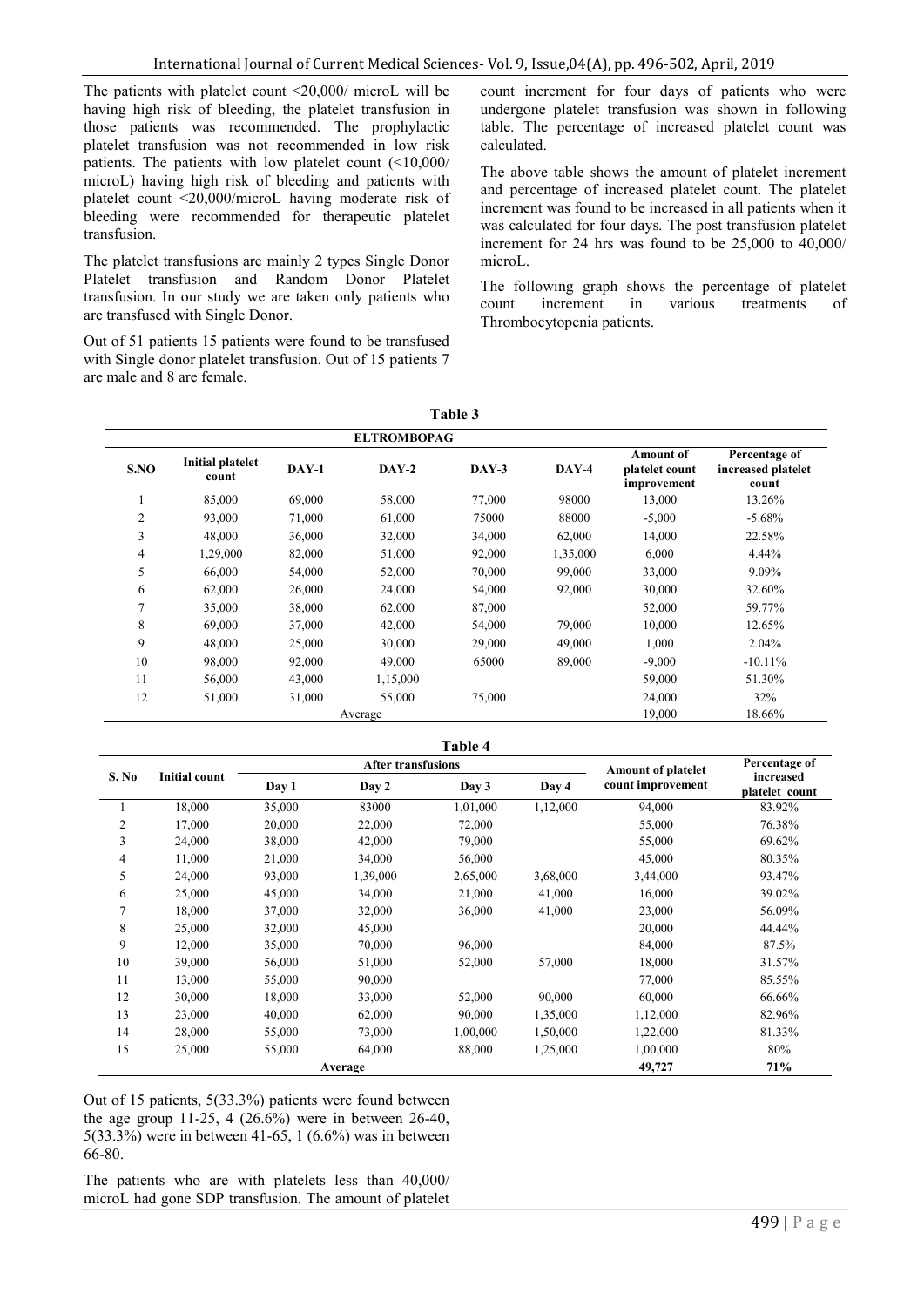

## *Percentage change in the count*

## **DISCUSSION**

Thrombocytopenia is defined as a platelet count below the lower limit of normal (i.e., <150,000/microliter [150 x 10<sup>9</sup> /L]). Degrees of thrombocytopenia can be further subdivided into mild (platelet count 100,000<br>to 150,000/microliter), moderate (50,000 to 99,000/ to 150,000/microliter), moderate microliter), and severe (<50,000/microliter)

- Platelet transfusion is indicated for the treatment and prevention of bleeding in patients with
- severe thrombocytopenia and/or impaired platelet production and/or function.
- Platelet transfusion is indicated for all patients with clinically significant bleeding in whom thrombocytopenia is thought to be a major contributory factor.
- Prophylactic platelet transfusion may be indicated in certain clinical scenarios.
- Each platelet transfusion should be an independent clinical decision and take into account the relative risks and benefits to the patient.
- Platelet transfusions are not indicated in all causes of thrombocytopenia, and may be contraindicated in certain conditions.

Eltrombopag (el trom' boe pag) is a small molecular weight peptide-like molecule that binds to the transmembrane domain of the thrombopoietin receptor and causes its activation and the proliferation and differentiation of megakaryocytes, with a resultant increase in synthesis and release of platelets $[4]$ .

We had calculated the percentage of platelet increment by using the formula

(Final day platelet count – initial platelet count / final day platelet count)\*100.

In our study, for mild thrombocytopenia patients carica and hydrocortisone were preferred and in moderate thrombocytopenia patients eltrombopag was preferred.

In a study conducted by Kulkarni N, 64 dengue patients with platelet count less than 20,000/ $\mu$ L received multiple units of random donor platelets. They showed an increment of  $> 50,000/\mu L$ . This study was similar to our study, where we have collected 51 Thrombocytopenia patients among them 15 patients had received Single Donor platelet transfusion. In that 15 patients most of them shown platelet increment of  $> 45,000$ uL.

A study on Unfurling the Rationale use of Platelet Transfusion conducted by Pallavi *et al*. According to their study patients who have platelet count less than 40,000µL are recommended for platelet transfusion. They have categorized the patients based on risk of bleeding, High risk, moderate, low and no risk groups based on their platelet count of  $\leq 20,000$ , 21-40,000, 41-100,000, and  $>$ 100,000/cumm, respectively at the time of admission.<sup>[5]</sup> This study was supportive to our study, where in our study, we recruited 51 Thrombocytopenia patients among them 15 patients undergone platelet transfusion who had platelet count <40,000µL,it was appropriate platelet transfusion according to the above study. 6 out of 15 patients had platelet count <20,000µL who were at high risk, remaining 9 patients had platelet count 21- 41,000µL who were at moderate risk. The remaining 36 patients had platelet count of  $>40,000\mu L$ , undergone treatment with different classes of drugs. Majority of them shown platelet increment when treated with Carica papaya extract and the patients who supposed to be non responders to the Carica was treated with Immunosuppressants. TRA's are the option for the patients whose platelet count was not improved by Immunosuppressants, and platelet count less than 70,000µL. In our study 12 of 36 non transfused patients treated with Eltrombopag (TRA).

K.C. Shashidhara conducted a study in JSS medical college, Mysore, Karnataka. On Effect of High Dose of Steroid on Platelet count in Acute Stage of Dengue Fever with Thrombocytopenia, they concluded that high dose of steroids was ineffective in increasing of platelets in Dengue fever<sup>[6]</sup>. Our study was supported by this study, as in our study hydrocortisone was given as treatment in some patients which found to be nil increment of platelets. As above study states that in dengue fever role of steroids is ineffective in platelet increase, in present study most of the cases are dengue fever the percentage of platelet increment was found to be 0.3%.

P. Pallavi *et al*., conducted a study on unfurling the rationale use of platelet transfusion in dengue fever in JSS university hospital for a period of  $\overline{8}$  months. [5] Chuansumrit *et al*., study showed that high percentage of dengue cases in age group of 10-14 years, while ayyub *et al*., lye *et al*., noted adult preponderance in age group of 20-40 years. Our study showed that there is a high risk of thrombocytopenia in age group of 11-25 years  $\&$  41-55 years in platelet transfused patients. In non-transfused patients there is a high risk of developing thrombocytopenia in age group of 11-20 years.

Kumar *et al*., also observed that the demands for platelet transfusion were mostly received as a panic reaction during the epidemic of dengue fever. Observing a falling platelet count if the count were above  $20_x 10^9 / 1^{7}$ . In our study platelet transfusion was done when platelet counts falls below 9,000 cells/cumm without any specific indications.

Amoolya bhat *et al*., conducted a study on effectiveness of pooled platelet transfusion in concordant nad discordant groups among dengue patients, showed that there is no role for prophylactic platelet transfusion therapy in dengue patients, many clinicians transfuse platelets to correct thrombocytopenia during the critical phase of recovery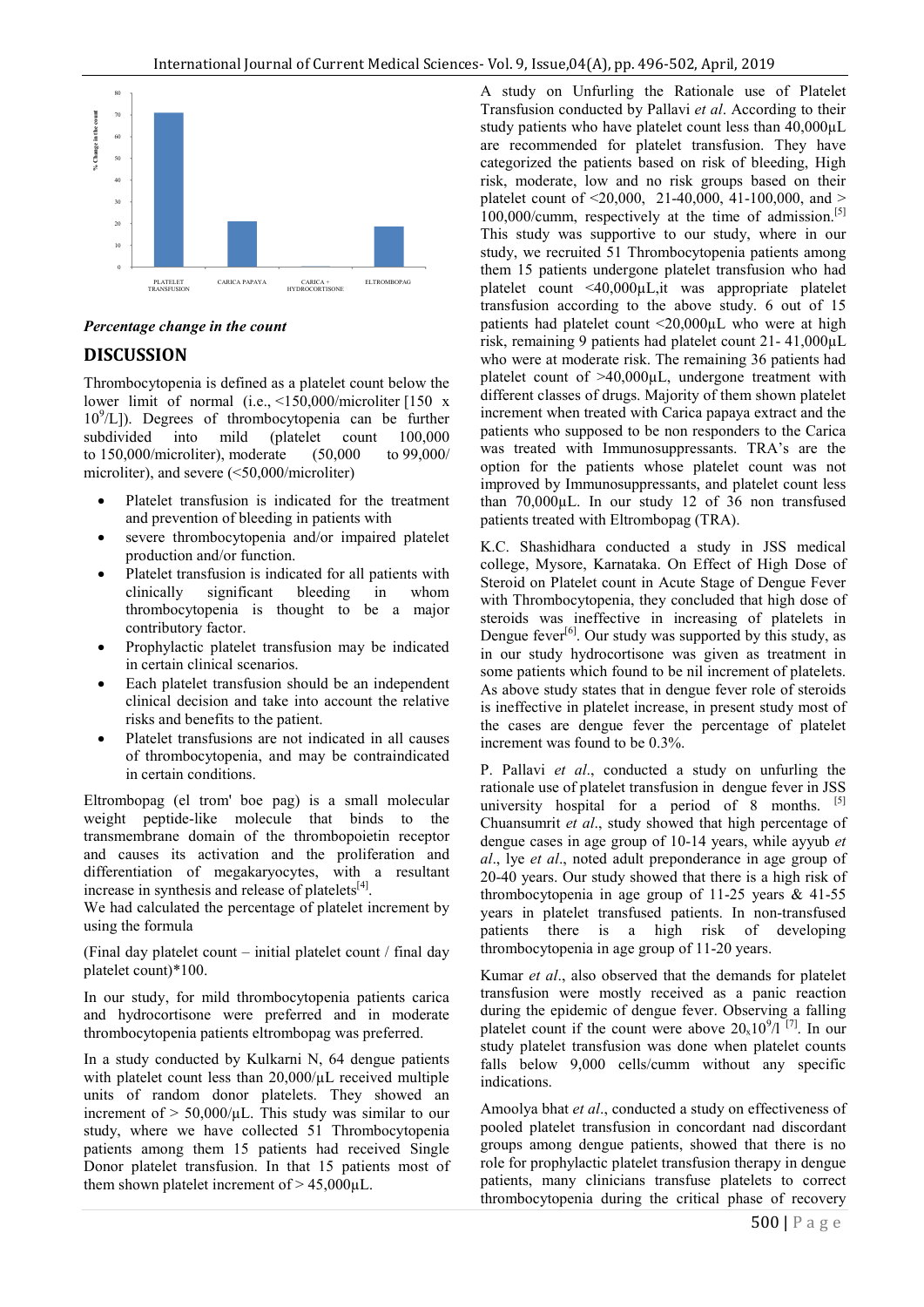from dengue infections to avoid hemorrhagic complications. <sup>[8]</sup> In our study, we observed that no patient received prophylactic platelet transfusion in received prophylactic platelet transfusion in thrombocytopenia condition, until the patient's platelet count was less than 20,000cells/cumm, and with complications like bleeding & abdominal cramps.

## **CONCLUSION**

In this study, 51 patients were collected- among this 15(29.42%) patients were transfused & remaining 36(70.58%) patients were treated with medications.

We have concluded that effectiveness of diverse treatments were observed by increments in platelet count. in thrombocytopenia. Those include Carica papaya, Hydrocortisone, Eltrombopag & transfusions. Among these, transfusions were shown more effective, where Carica and Eltrombopag were shown moderate efficacy and hydrocortisone was seem to be less effective.

Among these transfusions showed 71% efficacy. In nontransfusions, medications such as Carica papaya showed 21% efficacy, Eltrombopag showed 18.66% efficacy and Hydrocortisone showed 0.3% efficacy.

In this study, the sample size was too small and unequal distribution of patients were seen in transfusions and nontransfusions to compare the data. We didn't observe any complications and risk factors during the collection of data. The role of pharmacist in our study is to improve the patient compliance and quality of life.

## **Reference**

- 1. Available from:https://www.nhlbi.nih.gov/healthtopics/thrombocytopenia
- 2. James N George, MD Donald M Arnold, MD *et al*, Approach to the adult with unexplained thrombocytopenia.
- 3. Availablefrom: https://www.macmillan.org.uk/information-and support/treating/supportive-and-othertreatments/supportive-therapies/platelettransfusions.html
- 4. Thrombocytopenia in Adults: Review Article. Available from: https://www.researchgate.net/publication/22942849 5\_Thrombocytopenia\_in\_Adults\_Review\_Article [accessed Dec 18 2018
- 5. Pallavi, C. K. Ganesh, K. Jayashree, and G. V. Manjunath- Unfurling the Rationale Use of Platelet Transfusion in Dengue Fever Indian J Hematol Blood Transfus. 2011 Jun; [27(2): 70–74.] Published online 2011 Apr 11. doi: 10.1007/s12288-011-0059-1
- 6. K.C. Shashidhara, K.A. Sudharshan Murthy, H. Basavana Gowdappa, Effect of High Dose of Steroid on Plateletcount in Acute Stage of Dengue Fever with Thrombocytopenia- J Clin Diagn Res. 2013 Jul; 7(7): 1397–1400.Published online 2013 Jul 1. doi: 10.7860/JCDR/2013/6135.3143
- 7. Kumar A, Mhaskar R, Grossman BJ -Platelet transfusion: a systematic review of the clinical evidence. AABB platelet transfusion guidelines panel Transfusion. 2015 May;55(5):1116-27; quiz 1115. doi: 10.1111/trf.12943. Epub 2014 Nov 12.
- 8. Amoolya Bhat, Vijaya Chowdappa, and Smita Surendra Masamatti Effectiveness of Pooled Platelet Transfusion in Concordant and Discordant Groups among Dengue Patients ; Journal of clinical & diagnostic research ISSN-0973-709X; Res. 2016 Jul; [10(7): EC21–EC24];Published online 2016 Jul 1. doi: 10.7860/JCDR/2016/19278.8213
- 9. Alex Chairulfatah, MD Djatnika Setiabudi, MD Ridad Agoes, MD Marc van Sprundel, MD, PhD Robert Colebunders, MD, PhD -Thrombocytopenia and platelet transfusions in clinically suspected dengue hemorrhagic fever and dengue shock syndrome/publishes in /2003/
- 10. Laurent Thomas *Et.al*., Prospective observational study of low thresholds for platelet transfusion in adult dengue patients;01 July 2009.Available from: https://doi.org/10.1111/j.1537-2995.2009.02132.x
- 11. Amoolya Bhat, Vijaya Chowdappa, and Smita Surendra Masamatti Effectiveness of Pooled Platelet Transfusion in Concordant and Discordant Groups among Dengue Patients ; Journal of clinical & diagnostic research ISSN-0973-709X; Res. 2016 Jul; [10(7): EC21–EC24];Published online 2016 Jul 1. doi: 10.7860/JCDR/2016/19278.8213
- 12. Makroo RN, Raina V, Kumar P, Kanth RK. Role of platelet transfusion in the management of dengue patients in a tertiary care hospital. Asian Journal of Transfusion: Sci. 2007 Jan; [1(1):4-7]. doi: Transfusion; Sci. 2007 Jan;[1(1):4-7]. doi: 10.4103/0973-6247.28065.
- 13. Sherrill J. Slichter, M.D., *et.al*., Dose of Prophylactic Platelet Transfusions and Prevention of Hemorrhage; The New England Journal Of Medicine February 18, 2010; 362:600-613 DOI: 10.1056/NEJMoa0904084
- 14. Lieu Tran, Ruchika Goel and Lakshmanan Krishna murti-Platelet Transfusions In Patients with Immune Thrombocytopenic Purpura (ITP) – Evaluation of the Current Nationwide Inpatient Hospital Practices. BLOOD journal published by american society of<br>hematology Blood 2010 116:3809; Published Blood 2010 116:3809; Published online October 12, 2015.
- 15. Oliver Meyer, Holger Kiesewetter, Abdulgabar Salama; Value of Platelet Function Testing in Monitoring Platelet Substitution ; Transfusion medicine and hemotherapy Published online: October 29, 2007
- 16. P. Pallavi, C. K. Ganesh, K. Jayashree, and G. V. Manjunath- Unfurling the Rationale Use of Platelet Transfusion in Dengue Fever Indian J Hematol Blood Transfus. 2011 Jun; [27(2): 70–74.] Published online 2011 Apr 11. doi: 10.1007/s12288-011-0059-1
- 17. Chaurasia R. · Zaman S. · Chatterjee K. · Das B. Retrospective Review of Platelet Transfusion Practices during 2013 Dengue Epidemic of Delhi, India Transfusion medicine and hemotherapy 2015;42:227-231 [Vol.42, No. 4] July 2015; https://doi.org 10.1159/0003715002015